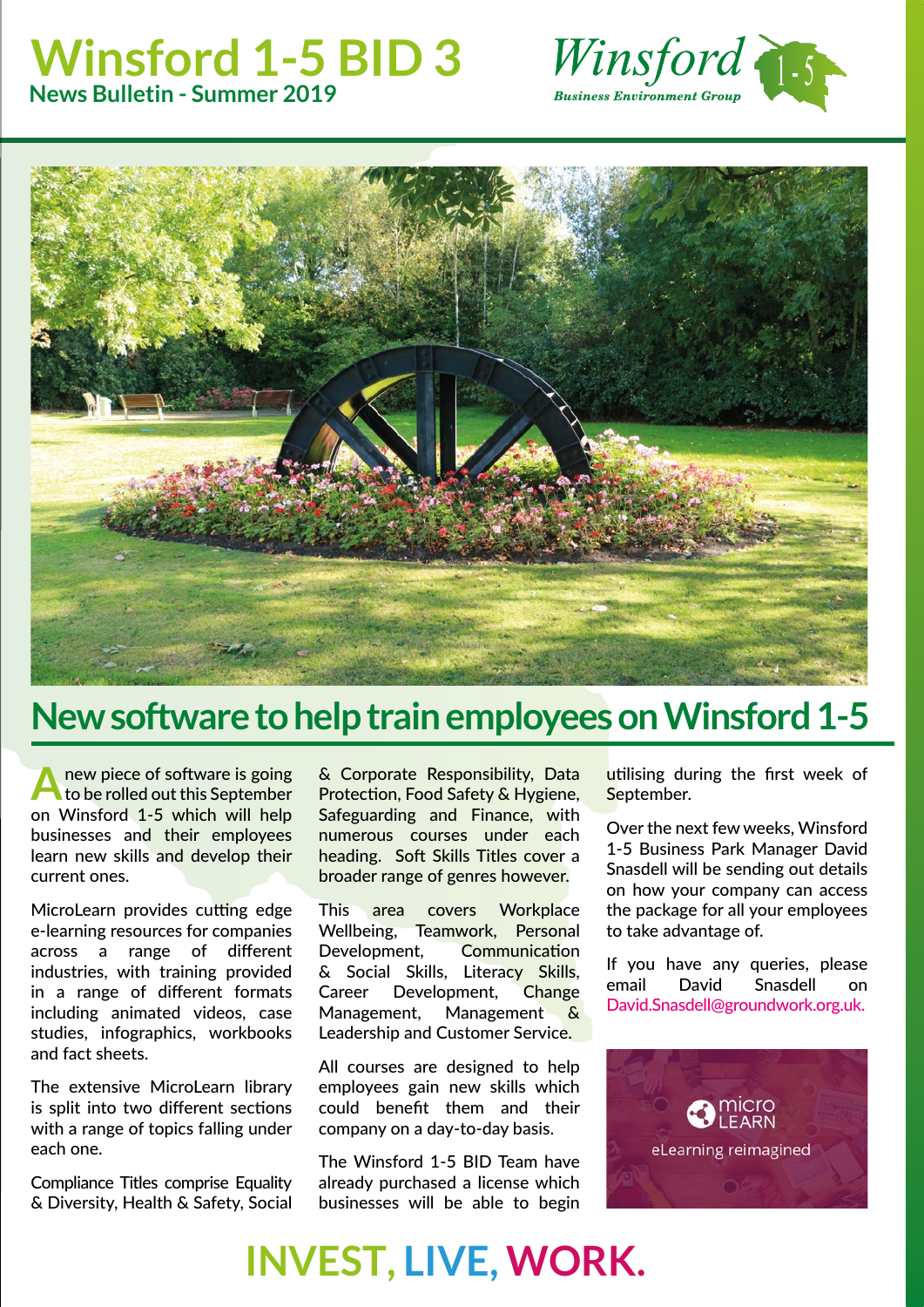## **First Mental Health course delivered on the estate**

**A**wareness of Mental Health issues has become more and more prevalent in society today and it's very important to understand what people might be going through.

With this in mind, Winsford 1-5 BID held its first Mental Health First Aid course at Synetiq on Road Three on Tuesday 9th and Wednesday 10th July.

The course gave managers and employees an insight into mental health conditions, how to spot the signs, and provided tips on how to equip people with the skills they need to support their own and other people's wellbeing.

It's also designed to empower people to notice the signs of mental ill health and encourage people to break down barriers, listen in a non-judgemental

way and show people how to signpost to support for recovery.

The course was very well attended and the BID will be looking to deliver similar courses in the future.

If you have any queries about courses that will be coming up or those that have already been delivered, please email Stephanie Leese on Stephanie.Leese@groundwork.org.uk.

## **Message from the Chairman INVEST, LIVE, WORK.**

**elcome to the 2019 Winsford** 1-5 Summer Bulletin.

Once again the year is moving fast with lots of developments on the estate. It is great to see new businesses moving into the area and seeing their future prosper with a growing economy.

As you will have probably seen, work has now started on the new development at the roundabout end of the estate and in the next few months the council will be unveiling the full plans for this area.

Work to develop the former DJM logistics site owned by Kier is hopefully commencing soon too. This will see new trade and industrial units created later in the year, ranging from 3450-26620sq.ft in size.

We continue to invest in the training of staff in businesses on the estate and I am looking forward to the roll out of the MicroLearn training package in September 2019 for all employees to learn from and develop soft skills within the workplace.

Their media library is in excess of 120 programmes of bite-size training and I am sure it will be good value for all businesses big or small.

On another matter, it is great to see that businesses are supporting mental health awareness in the workplace. This is very important, and training staff to recognise the signs of mental health issues and how to support employees is critical given how fast-paced and stressful life can sometimes be.

I end by wishing you all a relaxing summer break and hope you refresh your batteries for the task ahead in building a greater economy for the local area.



Yours Sincerely, Pete Price, Chairman of the Winsford 1-5 Executive Board

<sup>T</sup>insford **Business Environment Grou** 

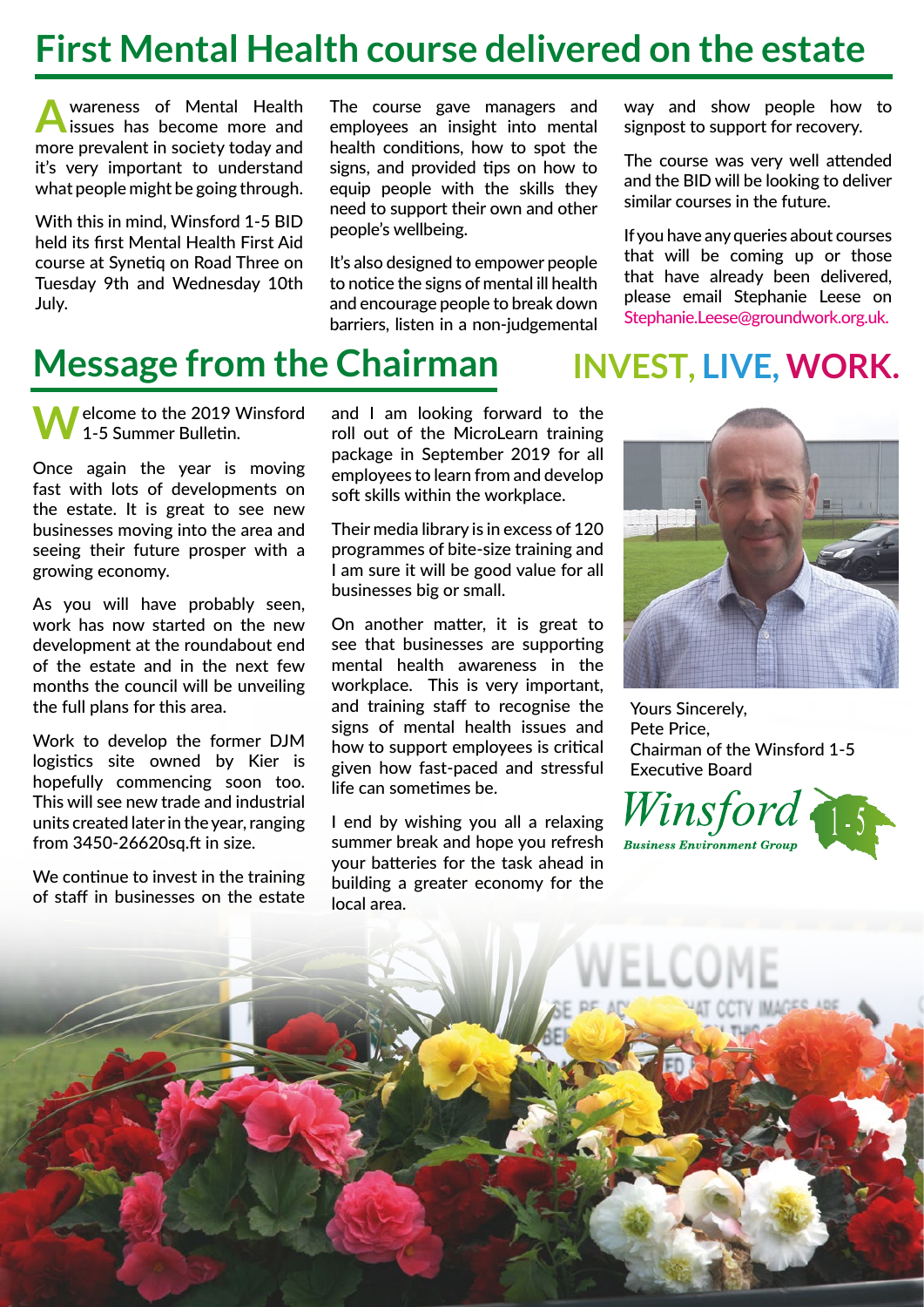### **Have you thought about walking or cycling to work?**

**D**o you want to become more active?

Have you thought about cycling or walking to work but are unsure of the best routes to take?

Or maybe your bike has been in the shed for years and you're lacking the confidence to start cycling again?

Then it's good news because a 2 year Active Travel Transformation project has just begun.

Funded by Cheshire West and Chester Council and delivered by Sustrans, the initiative is geared towards getting people active and raising awareness of the opportunities for keeping the car on the drive.

Sustrans, which is a charity, work on projects all over the country to



create healthier places and happier people and strive to create areas that are walkable and cycle-friendly.

Over the coming months Winsford 1-5 will be holding a number of sessions tying in with the programme which includes:

- Pop up information events
- Dr Bike sessions to get your bike in shape
- Organised group rides and walks to build confidence
- Mapping sessions

To get involved or for any further information, please contact Ali Dore, Community and Workplace Engagement Officer at the Sustrans, by emailing Alison.Dore@sustrans.org.uk or calling 07717418892.

#### **Schedule of Free Training Courses on Winsford 1-5**

All companies who are based<br>
on Winsford 1-5 Industrial Estate are entitled to attend one of the many fantastic training courses that the BID runs throughout the year.

All the courses are free of charge to attend as they are fully funded and delivered through the BID.

Right are a list of training courses scheduled to run until the end

of 2019. You can book on any of these courses via the Winsford 1-5 website: www.winsford1-5.co.uk or by emailing Stephanie Leese on Stephanie.Leese@groundwork.org.uk.

Level 3 Award in Emergency First Aid in the Workplace (One Day) – Wednesday 18th September 2019

Level 2 Award in Principles of Manual Handling – Tuesday 1st October 2019

Groundwork Principles of Fire Risk Assessment – Thursday 7th November 2019

Groundwork Principles of Asbestos Awareness – Tuesday 19th November 2019

Level 3 Award in Emergency First Aid in the Workplace (One Day) – Wednesday 27th November 2019



# **INVEST, LIVE, WORK.**